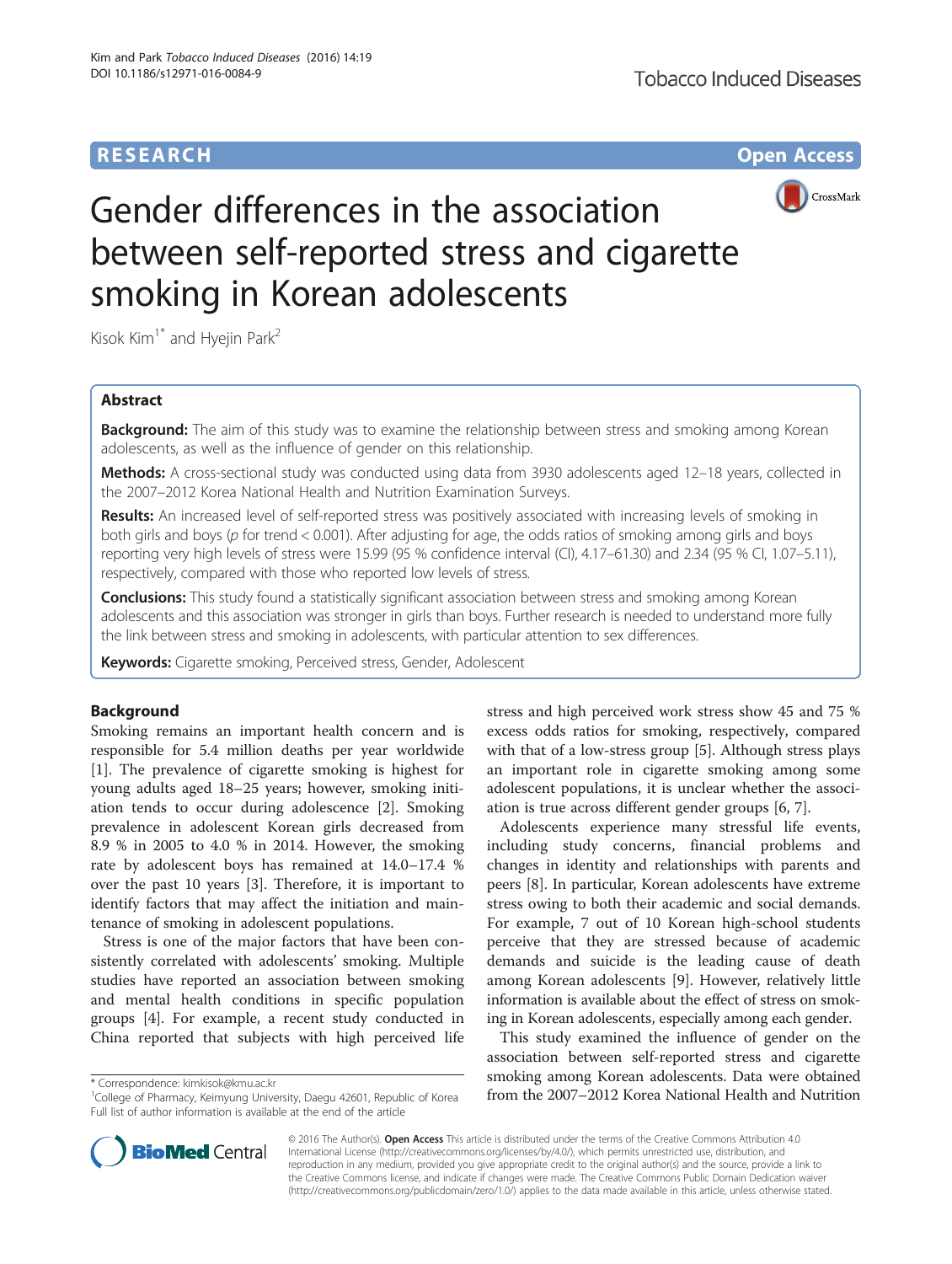Examination Survey (KNHANES), a nationally representative survey conducted in the Republic of Korea.

#### **Methods**

## Participants and procedures

This study was based on data from the fourth and fifth waves (2007–2012) of KNHANES, provided by the Korea Centers for Disease Control and Prevention. Samples from KNHANES were selected using a stratified, multi-stage, cluster-sampling design with proportional allocation based on the National Census Registry. Detailed information on the survey design and sampling procedures has been reported elsewhere [\[10\]](#page-3-0). Using weighted data from the 2007–2012 KNHANES databases, 3930 adolescents aged 12–18 years who had no missing responses on the questionnaire were included in this study.

## Measures

KNHANES included questions on demographic and socioeconomic characteristics, psychological health and smoking habits. Information regarding stress and cigarette smoking was obtained by a self-administered questionnaire. The level of perceived stress was measured using the following question: "How much stress do you usually feel?" There were four possible answers: "only a little", "to some extent", "rather much" and "very much", which were labelled as low, medium, high and very high levels of perceived stress, respectively. The number of days cigarettes were smoked and the number of cigarettes smoked per day in the past month were also asked in the survey. Cigarette smoking was defined as smoking more than one cigarette in the past month. The study protocol was approved by the Korean Ministry of Health and Welfare and was conducted in accordance with the Ethical Principles for Medical Research Involving Human Subjects, as defined by the Helsinki Declaration. All study participants provided informed written consent.

## Data analysis

As appropriate, the frequency, mean and 95 % confidence intervals (CIs) were calculated for each gender to describe the smoking habits according to categories of perceived stress. Logistic regression models were used to estimate the odds ratio (OR) and 95 % CIs for cigarette smoking status among participants who reported medium to very high stress compared with the reference group (those who reported low stress). The presence of a linear trend was evaluated by defining a linear contrast in each of the linear and logistic regression models. All statistical analyses were conducted using SAS v9.3 (SAS Institute, Cary, NC, USA). Statistical analyses accounted for the survey design, and appropriate procedures in SAS such as surveyfreq and surveylogistic were used with weighted data.

## Results

This study included 3930 adolescents aged 12–18 years, and the demographic characteristics of participants are shown in Table 1. Age, average household income, place of residence did not differ significantly according to sex, whereas smoking and stress rates were significantly different between boys and girls. The basic characteristics and smoking habits of the study population, sorted by severity of self-reported stress, are presented in Table [2](#page-2-0). Among girls in the study, mean age was 14.7 years, and the overall average number of days cigarettes were smoked and the average number of daily cigarettes smoked in the past month were 0.64 and 0.27, respectively. Among boys, mean age was 14.6 years, with the overall average number of days cigarettes were smoked and average number of daily cigarettes smoked in the past month being 2.08 and 0.97, respectively. As the severity of stress increased, girls and boys were more likely to smoke more days and with more cigarettes per day ( $p$  for trend = 0.001 or < 0.001).

Table [3](#page-2-0) shows the population-weighted prevalence and ORs of cigarette smoking by self-reported stress. A

Table 1 Demographic characteristics of participants

| Characteristics                          | Total (%)   | Girls (%)   | Boys $(\%)$ | р       |
|------------------------------------------|-------------|-------------|-------------|---------|
| Age (years)                              |             |             |             | 0.808   |
| 12                                       | 697 (17.7)  | 317 (17.0)  | 380 (18.4)  |         |
| 13                                       | 654 (16.6)  | 312 (16.7)  | 342 (16.6)  |         |
| 14                                       | 658 (16.7)  | 313 (16.8)  | 345 (16.7)  |         |
| 15                                       | 524 (13.3)  | 247 (13.2)  | 277 (13.4)  |         |
| 16                                       | 507 (12.9)  | 251 (13.5)  | 256 (12.4)  |         |
| 17                                       | 482 (12.3)  | 238 (12.8)  | 244 (11.8)  |         |
| 18                                       | 408 (10.4)  | 188 (10.1)  | 220 (10.7)  |         |
| Average household income<br>(US\$/month) |             |             |             | 0.748   |
| < 1500                                   | 902 (23.0)  | 439 (23.5)  | 463 (22.4)  |         |
| 1500-2499                                | 1053 (26.8) | 506 (27.1)  | 547 (26.5)  |         |
| 2500-3500                                | 771 (19.6)  | 359 (19.2)  | 412 (20.0)  |         |
| > 3500                                   | 1204 (30.6) | 562 (30.1)  | 642 (31.1)  |         |
| Place of residence                       |             |             |             | 0.953   |
| Urban                                    | 3263 (83.0) | 1550 (83.1) | 1713 (83.0) |         |
| Rural                                    | 667 (17.0)  | 316 (16.9)  | 351 (17.0)  |         |
| Cigarette smoking                        |             |             |             | < 0.001 |
| Yes                                      | 308 (7.8)   | 73 (3.9)    | 235 (11.4)  |         |
| No                                       | 3622 (92.2) | 1793 (96.1) | 1829 (88.6) |         |
| <b>Stress</b>                            |             |             |             | < 0.001 |
| Very high                                | 158 (4.0)   | 89 (4.8)    | 69(3.3)     |         |
| High                                     | 911 (23.2)  | 480 (25.7)  | 431 (20.9)  |         |
| Medium                                   | 2250 (57.3) | 1043 (55.9) | 1207 (58.5) |         |
| Low                                      | 611 (15.6)  | 254 (13.6)  | 357 (17.3)  |         |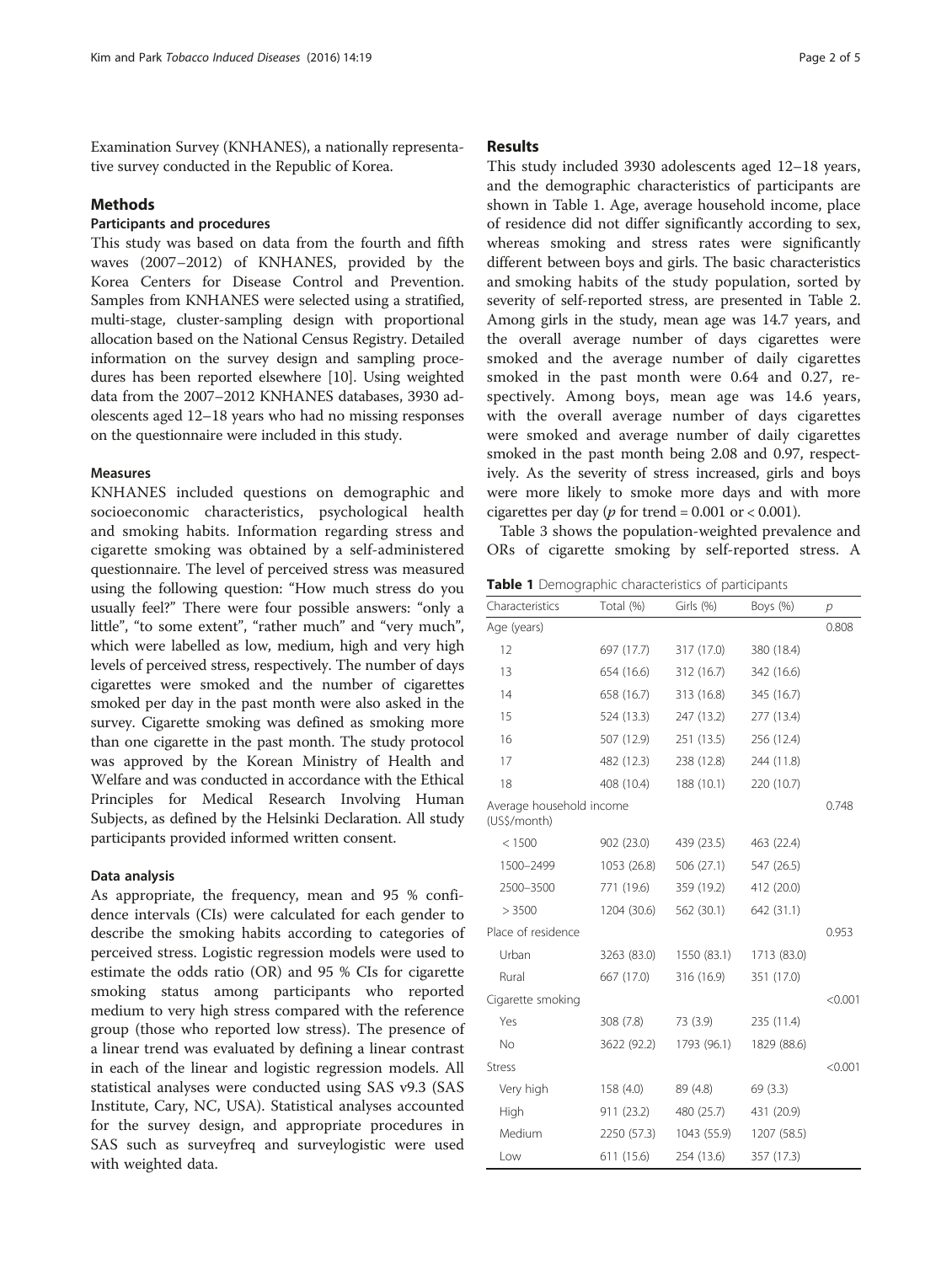<span id="page-2-0"></span>Table 2 Demographic characteristics by categories of self-reported stress

|                                                                                                                                                   | Total | <b>Stress</b> |        |      |                                                                                                       | p for |  |
|---------------------------------------------------------------------------------------------------------------------------------------------------|-------|---------------|--------|------|-------------------------------------------------------------------------------------------------------|-------|--|
|                                                                                                                                                   |       | Low           | Medium | High | Very high                                                                                             | trend |  |
| Whole sample                                                                                                                                      |       |               |        |      |                                                                                                       |       |  |
| Number of day cigarette smoked per month, d (95 % CI)                                                                                             |       |               |        |      | $1.40(1.22-1.58)$ 0.77 $(0.44-1.10)$ 1.19 $(0.97-1.41)$ 1.94 $(1.49-2.39)$ 3.68 $(2.22-5.13)$ < 0.001 |       |  |
| Number of cigarette smoked per day, cigs (95 % CI)                                                                                                |       |               |        |      | $0.63$ (0.52-0.75) 0.40 (0.10-0.71) 0.51 (0.38-0.64) 0.85 (0.59-1.10) 2.08 (1.07-3.10) < 0.001        |       |  |
| Girls                                                                                                                                             |       |               |        |      |                                                                                                       |       |  |
| Number of day cigarette smoked per month, d (95 % Cl) 0.64 (0.46-0.82) 0.35 (0.01-0.70) 0.42 (0.23-0.61) 0.91 (0.48-1.34) 2.72 (1.07-4.37) <0.001 |       |               |        |      |                                                                                                       |       |  |
| Number of cigarette smoked per day, cigs (95 % Cl) 0.27 (0.18-0.36) 0.09 (0.01-0.18) 0.15 (0.08-0.21) 0.36 (0.17-0.55) 1.69 (0.39-2.98) <0.001    |       |               |        |      |                                                                                                       |       |  |
| Boys                                                                                                                                              |       |               |        |      |                                                                                                       |       |  |
| Number of day cigarette smoked per month, d (95 % Cl) 2.08 (1.78-2.38) 1.07 (0.56-1.58) 1.85 (1.48-2.22) 3.08 (2.28-3.88) 4.91 (2.34-7.49) <0.001 |       |               |        |      |                                                                                                       |       |  |
| Number of cigarette smoked per day, cigs (95 % Cl) 0.97 (0.77–1.16) 0.62 (0.11–1.14) 0.82 (0.59–1.05) 1.39 (0.90–1.88) 2.59 (0.95–4.24) 0.001     |       |               |        |      |                                                                                                       |       |  |
| CI confidence interval                                                                                                                            |       |               |        |      |                                                                                                       |       |  |

significant positive trend was observed between the level of stress and cigarette smoking prevalence (p for trend < 0.001), with 6.27 % of the adolescents that smoked belonging to the group that felt low levels of stress compared with 21.23 % in the group that felt very high levels of stress. Additionally, the adjusted ORs for cigarette smoking were positively correlated with increased self-reported stress ( $p$  for trend = 0.001). In girls, the trends in prevalence and adjusted ORs with increasing levels of stress were also positive for cigarette smoking ( $p$  for trend < 0.001). After adjusting for age, income and place of residence, the ORs for cigarette smoking were 2.67 (95 % CI, 0.76–9.35) among those who reported medium levels of stress, 4.13 (95 % CI, 1.21– 14.15) among those reported high levels of stress, and 15.99 (95 % CI, 4.17–61.30) among those reporting very high levels of stress, compared with those who reported low level of stress. In boys, the trends in prevalence of cigarette smoking according to stress level were significant ( $p$  for trend = 0.013), while the trends of adjusted ORs were marginally significant ( $p$  for trend = 0.035). In boys, the adjusted ORs for cigarette smoking among the same stress groups were 1.60 (95 % CI, 0.95–2.69), 2.27 (95 %

CI, 1.26–4.10) and 2.34 (95 % CI, 1.07–5.11), respectively, compared to the reference group.

## Discussion

In this nationally representative study, we found that the frequency and quantity of cigarette smoking increased with increased stress in Korean girls and boys. Previous studies also found a relationship between stress and various stages of smoking (including initiation) for multiracial/ethnic US adolescents [[11](#page-3-0)–[14\]](#page-3-0) and Australian adolescents [\[15](#page-3-0), [16\]](#page-3-0), suggests that stress may be related to smoking for adolescents across different race/ethnic groups, including Korean adolescents.

We found that although the prevalence and ORs of cigarette smoking increased significantly with stress levels in girls and boys, smoking was more strongly associated with stress in girls. The prevalence of smoking among girls reporting "very high" stress was higher than that of boys also reporting "very high" stress. Although the biological mechanisms underlying these gender differences remain to be elucidated, one hypothesis is that women are more sensitive than men to the effects of cigarette smoking on the cortisol response to stress [[6\]](#page-3-0). Future studies

**Table 3** Weighted prevalence and adjusted odds ratios (95 % CI) of smoking by self-reported stress

| Low              | <b>Medium</b>       | High                 | Very high           | p for trend |  |  |
|------------------|---------------------|----------------------|---------------------|-------------|--|--|
|                  |                     |                      |                     |             |  |  |
| 6.27             | 9.61                | 12.57                | 21.23               | < 0.001     |  |  |
| 1.00 (reference) | $1.49(0.93 - 2.38)$ | $1.93(1.17 - 3.17)$  | 3.56 (1.84-6.89)    | 0.001       |  |  |
|                  |                     |                      |                     |             |  |  |
| 1.42             | 4.19                | 6.73                 | 22.06               | < 0.001     |  |  |
| 1.00 (reference) | $2.67(0.76 - 9.35)$ | $4.13(1.21 - 14.15)$ | 15.99 (4.17-61.30)  | < 0.001     |  |  |
|                  |                     |                      |                     |             |  |  |
| 9.57             | 14.13               | 18.87<br>19.96       |                     | 0.013       |  |  |
| 1.00 (reference) | $1.60(0.95 - 2.69)$ | $2.27(1.26 - 4.10)$  | $2.34(1.07 - 5.11)$ | 0.035       |  |  |
|                  |                     |                      |                     |             |  |  |

AOR odds ratio adjusted for age, income and place of residence, CI confidence interval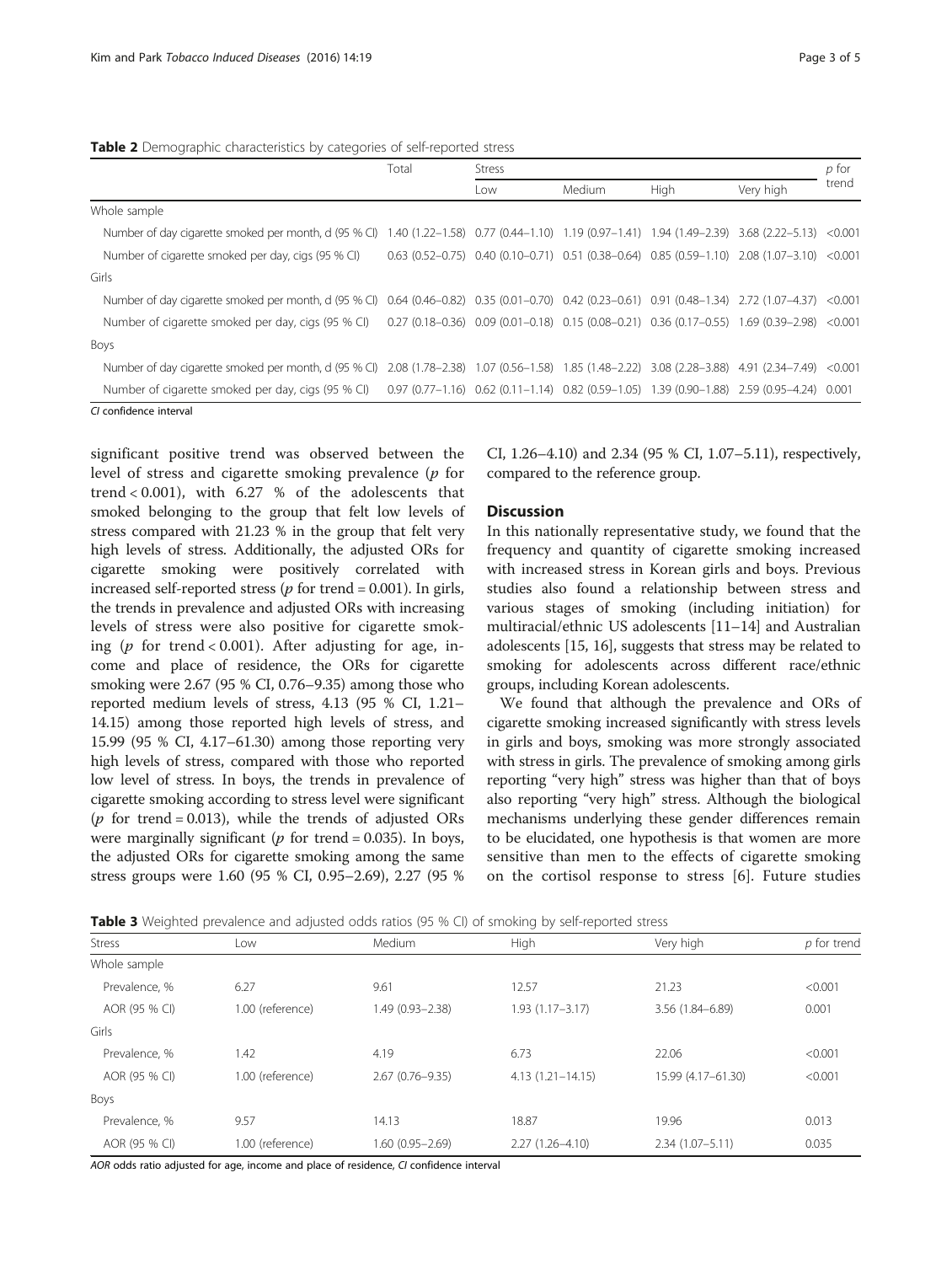<span id="page-3-0"></span>investigating the mechanisms underlying these gender differences are required to confirm and extend the results of this study.

The wide CIs as a result of the small sample size of smoking girls warrant caution when interpreting the findings. The prevalence of smoking by adolescent girls was only 3.9 %, which is much lower than that of boys. The wide CIs suggest that an additional study with a larger sample is likely to improve the effect-size estimates and clarify the effect of stress on smoking in girls.

The present study has several limitations. We relied on self-reports to assess stress levels, which may lead to misclassification and measurement errors [17]. Although the definition and measurement of stress remain the subject of debate, self-reporting of perceived stress provides a more appropriate measure of the actual levels of stress experienced by individuals than external counting of potential stressors [\[18\]](#page-4-0). Furthermore, the question we used to assess self-reported stress level is standard, and similar questions have been used in other studies, such as in Canadian and Korean nationwide health surveys, where self-perceived stress level was assessed by asking one question consisting of five response categories ranging from none to very high [\[19](#page-4-0), [20](#page-4-0)]. Additionally, information about smoking habits was obtained via selfreports rather than direct observations, which may have led to reporting bias.

Despite these limitations, this is the first study assessing the association between stress and smoking in Korean adolescents using nationally representative data. Thus, with the advantages of systematic sampling, the results of this study can be generalized to all Korean adolescents. Another strength is that the present study provides not only the prevalence of smoking, but also quantitative information with regard to the smoking habits among Korean adolescents. Further research is needed to understand more fully the link between stress and smoking in adolescents, with particular attention to sex differences. Moreover, future studies will be important to assess the effectiveness of stratifying smoking intervention strategies for adolescents by stress levels.

## Conclusion

This study found that self-reported stress was strongly association with cigarette smoking among Korean adolescents and this association was stronger in girls than boys. Given that stress and smoking interfere with several physiological and pathological processes, our results suggest that both psychological and behavioral factors should be taken into account when developing interventions for improving health status of adolescents. In addition, an assessment of psychological factors among adolescent smokers, especially in girls, would be important to identify causal factors and to intervene earlier.

#### Acknowledgements

This research was supported by Basic Science Research Program through the National Research Foundation of Korea(NRF) funded by the Ministry of Education(No. NRF-2011-0023637, NRF-2015R1D1A1A01056617).

#### Authors' contributions

KK was involved in the concept and design of the study, data analysis and supervision of manuscript preparation. HP was involved in data collection, analysis, interpretation and manuscript preparation. Both authors have read and approved the final manuscript.

#### Competing interests

The authors declare that they have no competing interests.

#### Author details

<sup>1</sup>College of Pharmacy, Keimyung University, Daegu 42601, Republic of Korea 2 Department of International Medical Management, Catholic University of Daegu, Kyungbuk 38430, Republic of Korea.

#### Received: 30 October 2015 Accepted: 31 May 2016 Published online: 03 June 2016

#### References

- 1. World Health Organization. Tobacco Free Initiative. 2015. [http://www.who.](http://www.who.int/tobacco/framework/cop/facts_and_figures_about_tobacco.pdf) [int/tobacco/framework/cop/facts\\_and\\_figures\\_about\\_tobacco.pdf](http://www.who.int/tobacco/framework/cop/facts_and_figures_about_tobacco.pdf). Accessed 16 Aug 2015.
- 2. U.S. Department of Health and Human Services. Preventing Tobacco Use Among Youth and Young Adults: A Report of the Surgeon General. 2012. [http://www.surgeongeneral.gov/library/reports/preventing-youth-tobacco](http://www.surgeongeneral.gov/library/reports/preventing-youth-tobacco-use/full-report.pdf)[use/full-report.pdf.](http://www.surgeongeneral.gov/library/reports/preventing-youth-tobacco-use/full-report.pdf) Accessed 16 Aug 2015.
- 3. Korea Center for Disease Control and Prevention. The Tenth Korea Youth Risk Behavior Web-Based Survey 2014. 2015. [http://yhs.cdc.go.kr/new/](http://yhs.cdc.go.kr/new/?c=pds&s=1&gbn=viewok&sp=&sw=&ps=10&gp=1&ix=8) [?c=pds&s=1&gbn=viewok&sp=&sw=&ps=10&gp=1&ix=8](http://yhs.cdc.go.kr/new/?c=pds&s=1&gbn=viewok&sp=&sw=&ps=10&gp=1&ix=8). Accessed 16 Jan 2016.
- 4. Fields S, Leraas K, Collins C, Reynolds B. Delay discounting as a mediator of the relationship between perceived stress and cigarette smoking status in adolescents. Behav Pharmacol. 2009;20:455–60.
- 5. Cui X, Rockett IR, Yang T, Cao R. Work stress, life stress, and smoking among rural-urban migrant workers in China. BMC Public Health. 2012;12:979.
- 6. Back SE, Waldrop AE, Saladin ME, Yeatts SD, Simpson A, McRae AL, et al. Effects of gender and cigarette smoking on reactivity to psychological and pharmacological stress provocation. Psychoneuroendocrinology. 2008;33:560–8.
- 7. Mitic WR, McGuire DP, Neumann B. Perceived stress and adolescents cigarette use. Psychol Rep. 1985;57:1043–8.
- 8. Dugan S, Lloyd B, Lucas K. Stress and coping as determinants of adolescent smoking behavior. J Applied Soc Psychol. 1999;29:870–88.
- 9. Statistics Korea. Youth statistics. 2014. [http://kostat.go.kr/portal/eng/](http://kostat.go.kr/portal/eng/pressReleases/13/3/index.board) [pressReleases/13/3/index.board](http://kostat.go.kr/portal/eng/pressReleases/13/3/index.board). Accessed 16 Aug 2015.
- 10. Yun BH, Choi YR, Choi YS, Cho S, Lee BS, Seo SK. Age at first delivery and osteoporosis risk in Korean postmenopausal women: The 2008–2011 Korea National Health and Nutrition Examination Survey (KNHANES). PLoS One. 2015;10:e0123665.
- 11. Biafora FA, Vega WA, Warheit GJ, Gil AG. Stressful life events and changes in substance use among multiracial/ethnic sample of adolescent boys. J Commun Psychol. 1994;22:296–311.
- 12. Guthrie BJ, Young AM, Boyd CJ, Kintner EK. Dealing with daily hassles: smoking and African-American adolescent girls. J Adolesc Health. 2001;29:109–15.
- 13. Finkelstein DM, Kubzansky LD, Goodman E. Social status, stress, and adolescent smoking. J Adolesc Health. 2006;39:678–85.
- 14. Voorhees CC, Schreiber GB, Schumann BC, Biro F, Crawford PB. Early predictors of daily smoking in young women: The national heart, lung, and blood institute growth and health study. Prevent Med. 2002;34:616–24.
- 15. Byrne DG, Byrne AE, Reinhart MI. Personality stress and the decision to commence cigarette smoking in adolescence. J Psychosom Res. 1995;39:53–62.
- 16. Byrne DG, Mazanov J. Adolescent stress and future smoking behaviour: A prospective investigation. J Psychosom Res. 2003;54:313–21.
- 17. Day NE, Wong MY, Bingham S, Khaw KT, Luben R, Michels KB, et al. Correlated measurement error–implications for nutritional epidemiology. Int J Epidemiol. 2004;33:1373–81.